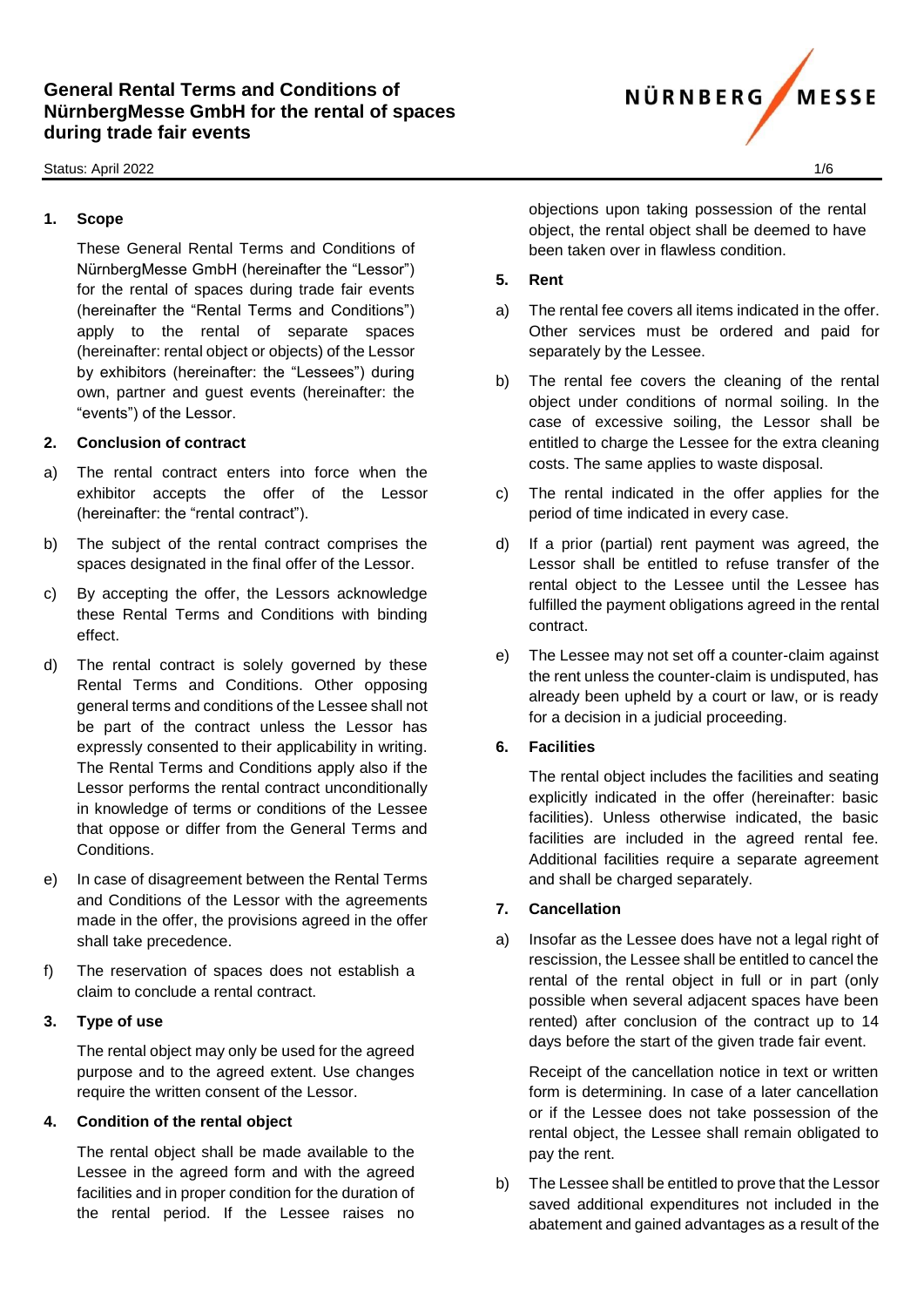#### Status: April 2022 2/6

cancellation, partial cancellation or failure to take possession. However, if other unused rental objects of the same scope as the rental objects rented to the Lessee are available during the event, the Lessee shall not usually be able to claim that the Lessor gains advantages, particularly in the form of the rental fee obtained, from the other rental or use of the rental object or rental objects or part of the rental object.

- c) If the Lessee cancels in full or in part, the Lessor shall be entitled to use the rental object or cancelled part of the rental object for other purposes and rent them to third parties.
- d) This cancellation provision does not apply to other services ordered separately by the Lessee as needed. Any cancellation shall be governed by the contractual relationship applicable to these services.

## **8. Official approvals**

- a) The Lessee shall be required to obtain the required approvals, permits and registrations according to the applicable regulations in due time and fulfil the obligations imposed on it at its own expense. At the request of the Lessor, the Lessee must demonstrate the fulfilment of these obligations before using the rental objects.
- b) The Lessee is further obligated, if required, to register with GEMA the event associated with the use and pay the applicable fees.
- c) The Lessee is required to pay all necessary public levies, particularly including the social security contribution for artists (KSK), in due time. The Lessee is required to indemnify the Lessor for the claims of third parties.
- d) If claims are asserted against the Lessor due to the non-observance or non-fulfilment of official regulations, the Lessee shall indemnify the Lessor for such claims upon first request insofar as these regulations relate to the operation of the event.

#### **9. Safety regulations**

- a) The fire protection code, the technical guidelines and the house and usage rules of the Lessor must be observed.
- b) All public safety regulations, particularly including the Bavarian Regulations on Places of Public

Assembly (BayVStättV), must be observed by the Lessee. In particular, the Lessee must ensure that only faultlessly maintained and secured equipment and devices that meet all the legal regulations applicable to the technical safety of equipment are brought into the rental objects.

c) Escape and emergency exits must be kept open at all times, also during the assembly and disassembly of the rental objects.

All fire alarms, fire hydrants, smoke flaps, electrical distribution and control cabinets, telephone distribution points, heating and ventilation systems must always be freely accessible and unblocked, without exception.

Contraventions are subject to fines.

d) The Lessor is responsible for monitoring and operating the technical building systems.

The Lessee is solely responsible for monitoring and the responsibility resulting from the assembly, operation and disassembly of technical systems brought into the rental space by the Lessee or third parties engaged by it.

- e) The authorised representatives of the Lessor, the regulatory authority and the Lessor itself must be granted access to the rental objects at all times.
- f) The Lessee further undertakes to immediately report any emergency and dangerous situations that become known to it during the usage period to the Lessor.

## **10. Sub-letting**

Unless explicitly agreed otherwise, the Lessee is not entitled to sub-let the rental objects.

## **11. Service Partners**

If the Lessee must engage others to perform additional services related to the rental of the rental object, it undertakes to only engage the Service Partners of the Lessor.

#### **12. Signage**

The signage for the rental object specified in the offer is included in the rental fee.

#### **13. Insurance**

The Lessee undertakes to obtain the necessary insurance for its use of the rental objects.

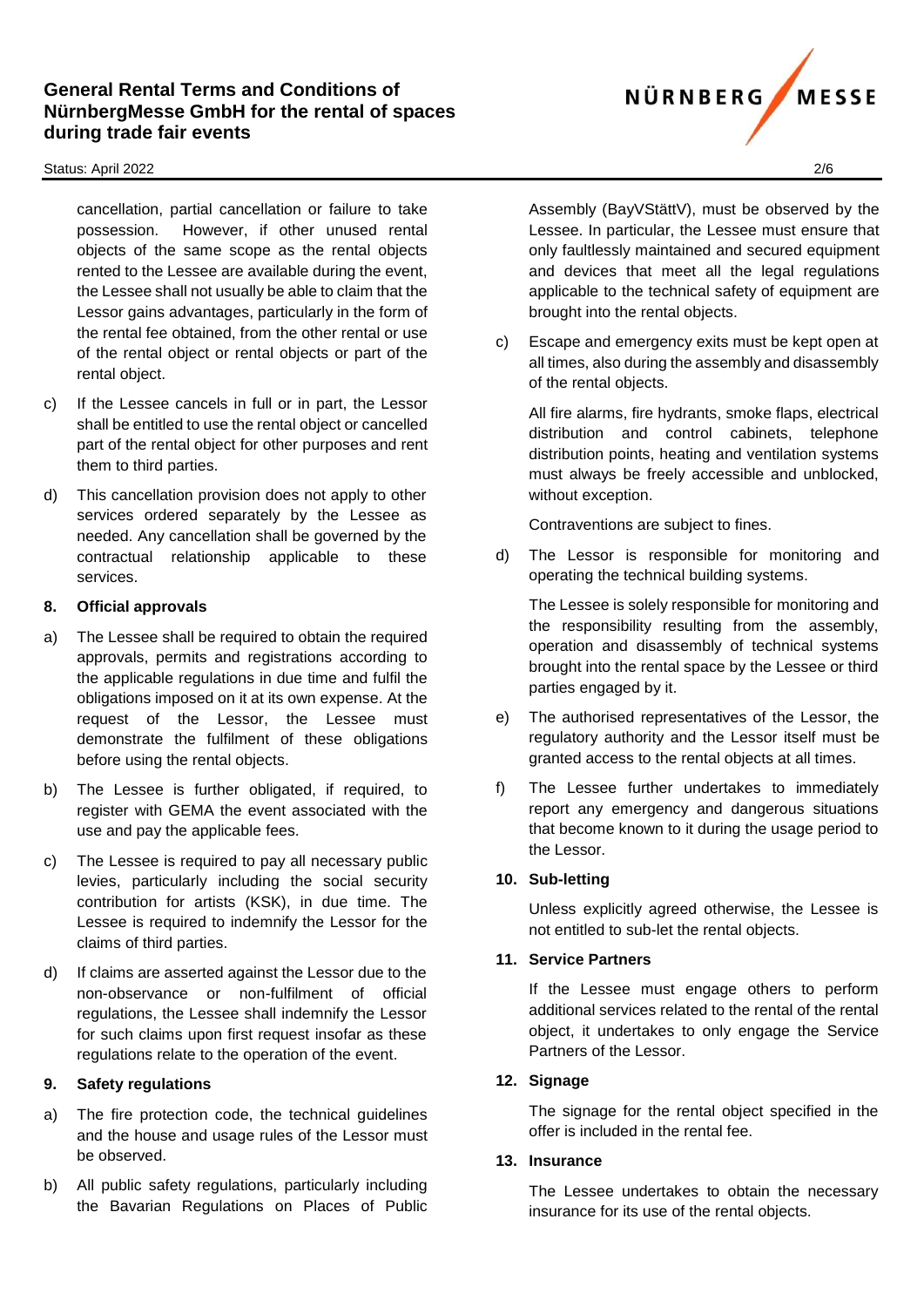#### Status: April 2022 3/6

### **14. Cloakrooms and toilets**

The coatroom and toilet facilities are operated by the Lessor or its Service Partners.

#### **15. Advertising, press, public relations activities**

If the Lessee publicly announces the intended use for which it rents the rental object, the advertising, press and public relations activities must be coordinated with the Lessor.

In all publications and the like, only the designations adopted by the Lessor, such as NürnbergMesse GmbH, Messezentrum Nürnberg, Frankenhalle, NürnbergConvention Center and NCC, may be used in connection with the Exhibition Centre Nuremberg. Any appearance that the Lessor is the organiser or co-organiser must be ruled out.

#### **16. General access authorisation**

The Lessee must ensure that participants invited by him gain access to the rental object with an appropriate admission ID.

#### **17. Special authorisation**

The Lessee must always grant free access to the rental objects to personnel bearing employee IDs of the Lessor and on-duty personnel (e.g. paramedics, fire department, police).

## **18. Food service**

The provision of food services in the rental object is exclusively reserved for the Service Partners contractually engaged by the Lessor. The distribution of food and beverages by the Lessee and external food service providers that are not Service Partners in return for payment is not permitted. The use of the spaces of the NürnbergConvention Center for the purpose of preparing food is prohibited.

## **19. Termination by the Lessor**

- a) Notwithstanding any further rights, the Lessor is entitled to terminate the rental contract without notice particularly if
	- aa. A significant difference arises between the actual and intended use of the rental objects or in the manner specified in the contract and the substance of the usage purpose, and this occurs without the consent of the Lessor, and

this difference could result in considerable disadvantages for the Lessor;

- bb. The Lessee does not provide proof of the required approvals;
- cc. The use of the rental objects leads to a disturbance of public safety and order, or this is to be feared;
- dd. The use of the rental objects damages the reputation of the Lessor and/or event organiser, or this is to be feared;
- ee. The Lessee culpably breaches material provisions of the rental contract;
- ff. Serious violations by the Lessee of the house regulations, the technical guidelines, fire protection code, or public regulations, particularly the Bavarian Regulations on Places of Assembly (BayVStättV), occur.
- b) The requirement of granting a grace period or issuing a warning according to Section 543 (3) German Civil Code (BGB) remains unaffected. The termination must be declared to the Lessee in writing.

## **20. Force majeure**

- a) If the performance of this contract is impossible for the Lessor by reason of an event for which neither party to the contract is responsible (force majeure), the parties to the contract shall be released from this contract.
- b) In this case, the Lessor and Lessee shall themselves bear the costs incurred by them until the occurrence of the event.

## **21. Liability of the Lessee**

- a) The Lessee bears the responsibility and the risk for the entire program and for the smooth execution of the use of the rental objects, including the preparation and the subsequent disassembly.
- b) Before installing and operating any machines, devices and other setups, the Lessee must obtain information concerning the permissible load, particularly including the point load, of the floors from the Lessor, as well as its permission. The Lessee is liable to the Lessor, insofar as the Lessee or its vicarious agents are at fault, for all damage resulting from the assembly, operation and disassembly of technical equipment erected by it or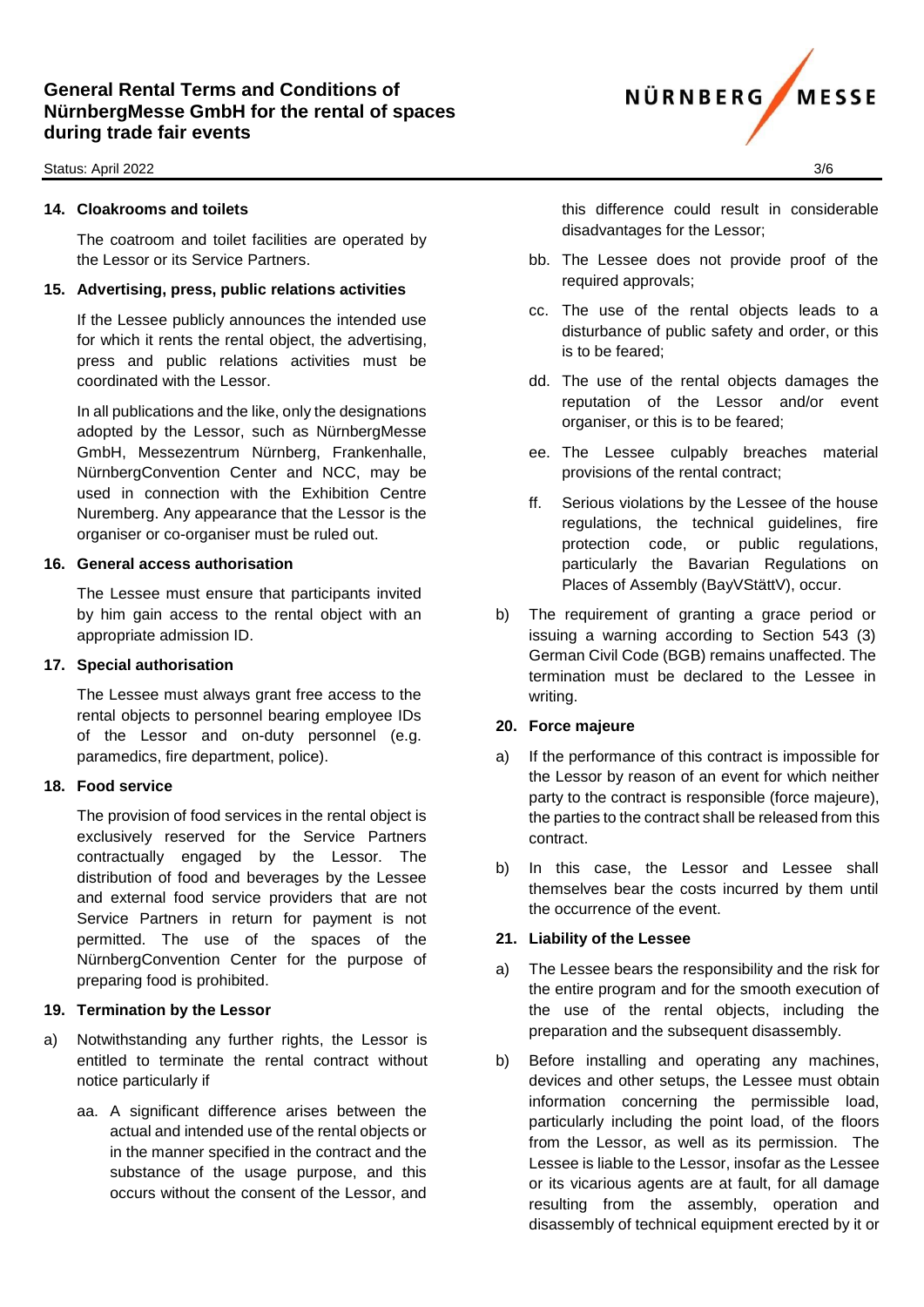#### Status: April 2022 4/6

to buildings, spaces and furniture arising from the Lessee itself, its authorised representatives and their employees, as well as visitors and other persons who gain access to the spaces and/or the Exhibition Center as a result of the use of these spaces by the Lessee.

The Lessee is particularly liable for all personal injury and property damage sustained by the parties or third parties, which are caused by it and its vicarious agents in connection with the use of the rental objects, insofar as the Lessee or its vicarious agents are at fault.

- c) The Lessee is liable for blockage of the sewerage system and pipelines in its direct area of control. It shall be incumbent on the Lessee to prove that its behaviour was not at fault.
- d) The Lessee shall indemnify the Lessor for all claims for damages that can be asserted by third parties in connection with the use of the rental objects and for which the Lessor was not responsible.

#### **22. Structural and other changes by the Lessee**

- a) Installations and conversions of the rental object, including the attachment or modification of firmly installed facilities and the mounting of objects on walls and ceilings, are not permissible.
- b) The Lessee shall be liable for all damage incurred in this connection.
- c) The Lessee shall be required to restore the original condition at the end of the rental relationship.
- d) The Lessee has no claim to compensation for necessary or useful use of the rental object. In particular, he may not assert claims to improvement of the rental object.

## **23. Closure of spaces / discontinuation of the event**

- a) If buildings, parts of buildings, or other spaces must be blocked or closed by reason of statutory regulations, or if the event is discontinued, the Lessor shall be liable for this only when it is responsible for it in accordance with the provisions of No. 23 of these Rental Terms and Conditions.
- b) If the closure or discontinuation of use results from the non-observance of regulations by the Lessee, the Lessee shall still be obligated to pay the rent. The assertion of further claims for damages by the Lessor remains unaffected.

c) The Lessor is entitled to prohibit or end the use of the rental objects if the Lessee violates contractual provisions or statutory regulations.

## **24. Liability of the Lessor / reduction / retention**

- a) The strict guarantee liability of the Lessor due to initial material defects of the rental objects is excluded.
- b) Otherwise, claims for damages by the Lessee, including those arising from precontractual obligations and tort, may only be asserted insofar as they based on
	- aa. deliberate intent or gross negligence of the Lessor or its vicarious agents; or
	- bb. a negligent breach of a material contractual obligation by the Lessor or its vicarious agents; or
	- cc. a negligent breach of duty by the Lessor or its vicarious agents that results in injury to loss of life, bodily injury or damage to health; or
	- dd. the absence of a warranted quality of the rental objects; or
	- ee. a mandatory legal liability of the Lessor or its vicarious agents.
- c) If and insofar as the Lessor provides water, district heating, gas and electricity from the supply networks of utilities, the Lessee shall assert no further claims for damages than the Lessor can assert against the utility companies if the Lessor is liable for service disruptions. The Lessee shall immediately notify any damage to the Lessor in writing.
- d) Reduction claims and/or retention claims of the Lessee may only be asserted insofar as they are based on claims that have been upheld by a court of law or undisputed claims. Repayment claims of the Lessee according to Section 812 BGB remain unaffected.
- e) All liability exclusions and liability restrictions contained in this contract apply also in favour of the vicarious agents of the Lessor.
- f) All liability exclusions and liability restrictions contained in this contract do not apply do damages based on loss of life, bodily injury or damage to health if the Lessor or its vicarious agent are responsible for the breach of duty.

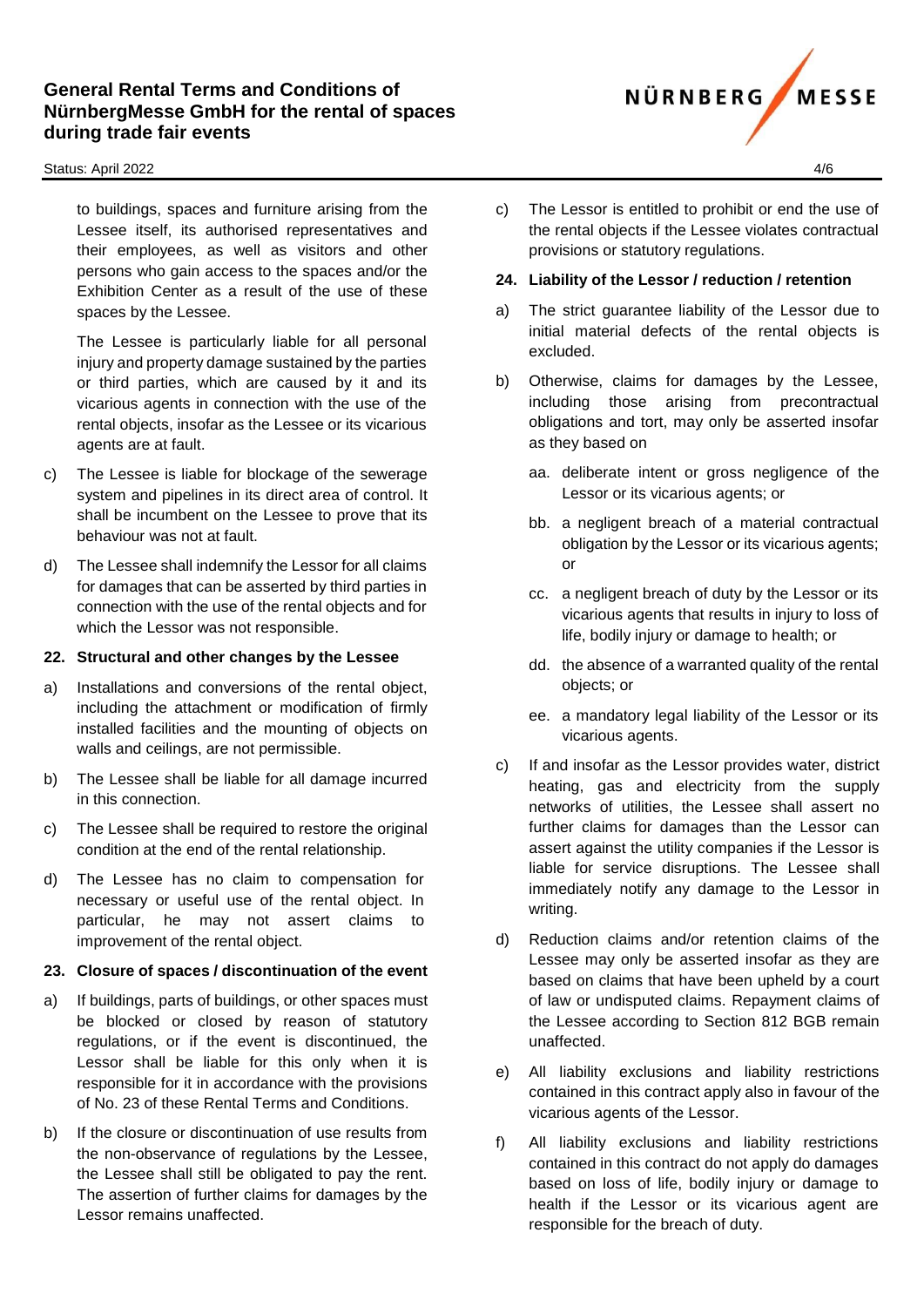#### Status: April 2022 5/6

# **25. Liability for objects brought to the rental object**

- a) The Lessor bears no contractual obligation to safekeep or take care of objects brought to the rental object by the Lessee, its employees, its visitors or other contractual partners.
- b) The Lessee, its employees, its visitors or other contractual partners are themselves responsible for protection against loss and damage of the objects brought into the rental object.
- c) Otherwise, the Lessor shall only be liable for breaches of duty subject to the provisions of Section 23 of these Rental Terms and Conditions.

## **26. End of the rental relationship**

- a) At the end of the rental relationship, the rental relationship shall not be extended to an indefinite period of time even if the Lessee continues use and one party to the contract does not object to this; Section 545 BGB does not apply.
- b) The Lessee is obligated to return the rental objects in completely cleared condition immediately after the end of the rental period.
- c) After the end of the rental period, objects brought in and not removed by the Lessee shall be removed after a request to that effect – to the extent possible with respect to the available time – and stored at the discretion of the Lessor. The Lessor assumes no liability for the removal and storage. The costs incurred for this shall be borne by the Lessee.

## **27. Data protection provisions**

Personal data are processed by the Lessor as the controller within the meaning of data protection laws and potentially also by our Service Partners for the purpose of serving and providing information to the Lessee and providing the offered services, with due regard to the relevant data protection regulations (legal basis: Art. 6 para. 1 letter b EU-GDPR). In accordance with the principle of data minimisation and avoidance, only such data as are absolutely required for the aforementioned purposes are processed. Naturally, personal data will be treated as confidential and protected in the best possible way by means of appropriate security measures. Only authorised persons charged with technical, commercial and customer management duties have access to your data. Naturally, appropriate

contract processing agreements have been concluded to the extent legally required.

Personal data are retained until the contractual relationship with the Lessor has ended and the data are no longer required for other legal reasons (e.g. due to statutory retention periods).

Subject to the legal conditions, every Lessee has the right to complain about this data processing with the competent supervisory authority for data protection and can demand information, rectification, erasure or restricted processing, object to the processing or assert its right to data portability.

Please direct any questions to NürnbergMesse GmbH, Datenschutz, Messezentrum, 90471 Nuremberg / data@nuernbergmesse.de or its Data Protection **Contract Contract Contract Contract Contract Contract Contract Contract Contract Contract Contract Contract Contract Contract Contract Contract Contract Contract Contract Contract Contract Contract Contract Con** 

(datenschutz@nuernbergmesse.de).

## **28. Data use for advertising purposes**

The Lessor is interested in cultivating the customer relationship with its Lessees and sending them information and offers for its own similar events and services. Therefore, the data transmitted by the Lessee (company name, address, telephone/ fax number and e-mail address) are processed by the Lessor and potentially also by its Service Partners to send them appropriate event-related information and offers by e-mail in accordance with Art. 6 para. 1 letter f EU-GDPR. **The use of data for purposes of direct advertising can be objected to vis-à-vis the organiser at any time**; this also applies to profiling insofar as it is related to direct advertising. Once the objection is received, data will no longer be used for this purpose.

The objection can be lodged without indication of reasons and without formal requirements and without incurring separate costs aside from the customary transmission costs according to basic rates. It should be directed to NürnbergMesse GmbH, Datenschutz, Messezentrum, 90471 Nuremberg or data@nuernbergmesse.de.

## **29. Concluding provisions**

- a) The laws of the Federal Republic of Germany apply.
- b) The place of performance and jurisdiction is Nuremberg.